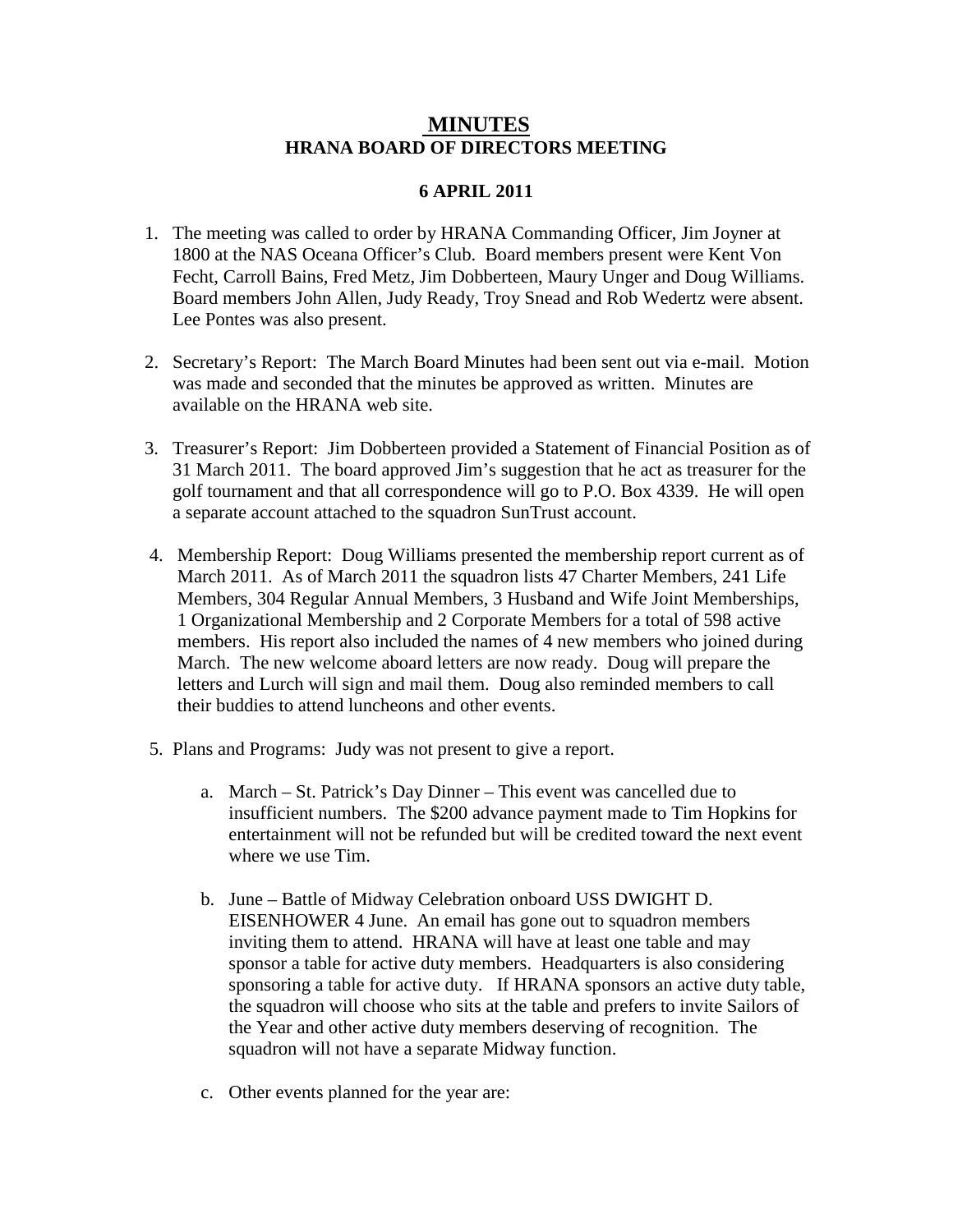August – Pig Picking

September – NAS Oceana Air Show Chalet

November – Flight Suit Social – LSO School

December – Christmas Party

- 6. April Luncheon: Wednesday 20 April Dam Neck Shifting Sands Fireside Room. Speaker will be CDR. Matthew C. "Pappy" Paradise, USN, Commanding Officer, VFA-34 Blue Blasters, who will talk about their recent deployment on USS ABRAHAM LINCOLN.
- 7. PAO Report: Troy Snead was not present. We need an article for the Lt. Zilberman plaque presentation. Lurch will get permission from the Virginian Pilot to use the picture which appeared on the front page the day after the ceremony.
- 8. Monument Report: Fred reported that the service flags will go up 1 May. He also emphasized that those people or organizations that have voiced a desire to purchase plaques should do so quickly as space is running out.
- 9. Old Business:
	- a. Centennial of Naval Aviation Fred gave the latest details on the program that will be presented at the Aviation Monument during the summer. Due to a lack of funding, the program has been scaled back significantly and will now be a video presentation with a narrator vice a play with actors. To continue with this project, the squadron will have to commit to between ten and twenty thousand dollars for support. The city will provide the rest. We are still seeking inputs from any members concerning significant events in Naval Aviation that should be highlighted in the presentation. All material should be forwarded to Kent who will forward to the City. We are also checking on the video presentation used at the San Diego event to get permission to use parts of it. Dennis Free will be contacted to obtain any information that the City holds.
	- b. 2011 HRANA/Tailhook/ABMA Golf Tournament Lee Pontes will handle reservations and Jim Dobberteen will act as treasurer.
	- c. Naval Institute Joint Warfighting Conference 2011 10 thru 12 May at the Virginia Beach Convention Center. HRANA members who wish to register as attendees may do so at [www.jointwarfighting.org.](http://www.jointwarfighting.org/)
	- d. VA-85 Reunion 22 thru 24 September, 2011 Virginia Beach, Virginia. Contact Bob Moore at 806-787-1445 or email [rmooore0418@hotmail.com.](mailto:rmooore0418@hotmail.com)